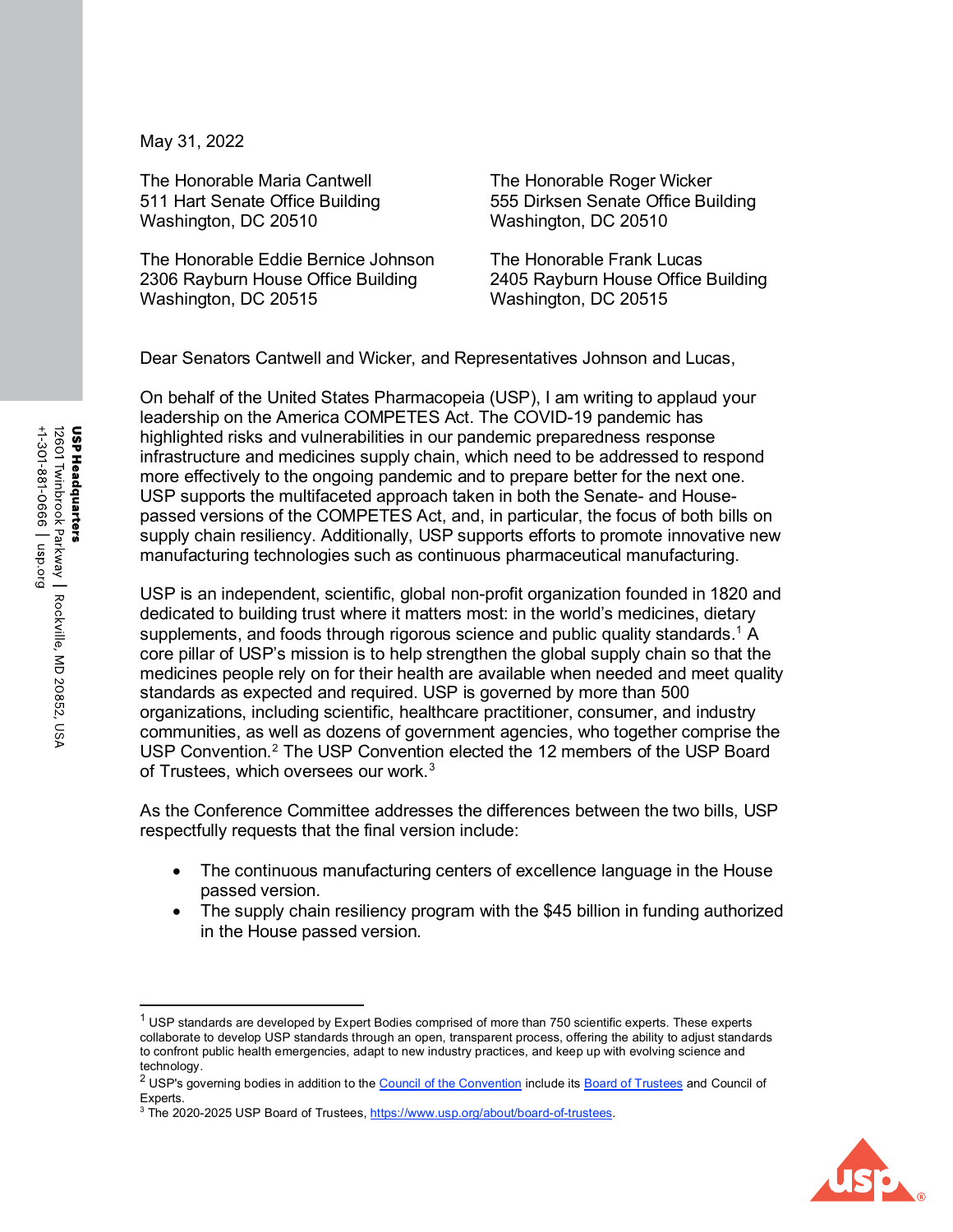## **National Centers of Excellence in Continuous Pharmaceutical Manufacturing**

As the conference committee addresses the differences between the House and Senate versions of the bill, we urge you to ensure that the continuous pharmaceutical manufacturing centers of excellence language in the House bill be included in the final version of the legislation. This language has bipartisan support, and has previously passed the House as a stand alone bill.

Pharmaceutical continuous manufacturing (PCM) is one of the most promising advanced manufacturing technologies (AMT) advancements because it enables continuous use of a production line that can yield significantly more product output. This type of AMT has the potential to improve manufacturing efficiency, reduce production costs, and significantly reduce environmental footprints. In contrast, in traditional batch manufacturing, the raw materials that are eventually transformed into the final product (e.g., a tablet) are processed in different machines at different times and potentially in different locations. This process naturally requires many starts and stops in manufacturing.

Despite its benefits, PCM is currently limited to nine FDA-approved medicines. There are significant challenges that stand in the way of broader adoption of PCM. For example, PCM technology requires upfront investment in new infrastructure, research, and development, while existing market dynamics make realizing a positive return on investment uncertain, especially for low-margin generic medicines. Additionally, limited experience with PCM across regulators, and limited guidance for industry, leads to uncertainty among manufacturers seeking regulatory approval for products manufactured with PCM technology. Finally, manufacturers may not have access to staff trained with the technical knowledge of the processes, capabilities, and constraints of PCM to enable them to develop new process analytical technologies and statistical tools while also hiring or retraining their workforce.

USP believes that the National Centers of Excellence in Continuous Pharmaceutical Manufacturing can help address the barriers to more widespread adoption. The Centers of Excellence could serve as effective collaboration platforms that provide an intersection between academia, regulators, industry, and standards organizations such as USP to share knowledge and provide workforce training. One way to build upon the Centers of Excellence is to promote greater partnerships with non-profit organizations that specialize in quality standard development, testing and analytical verification, and workforce training. For these reasons, we urge the conference committee to include the House language in the final bill.

## **Supply Chain Resiliency Program**

While USP supports the creation of the supply chain resiliency program within the Department of Commerce in both versions of the COMPETES Act, we urge the conference committee to include language calling for coordination among federal agencies such as the Department of Health and Human Services (HHS) and the Biomedical Advanced Research and Development Authority (BARDA) and others as it relates to the pharmaceutical supply chain. USP believes that the supply chain resiliency program should not be duplicative of current efforts to enhance the resiliency of the pharmaceutical supply chain. Additionally, USP supports the \$45 billion through FY27 authorized in the House bill to provide grants, loans and loan

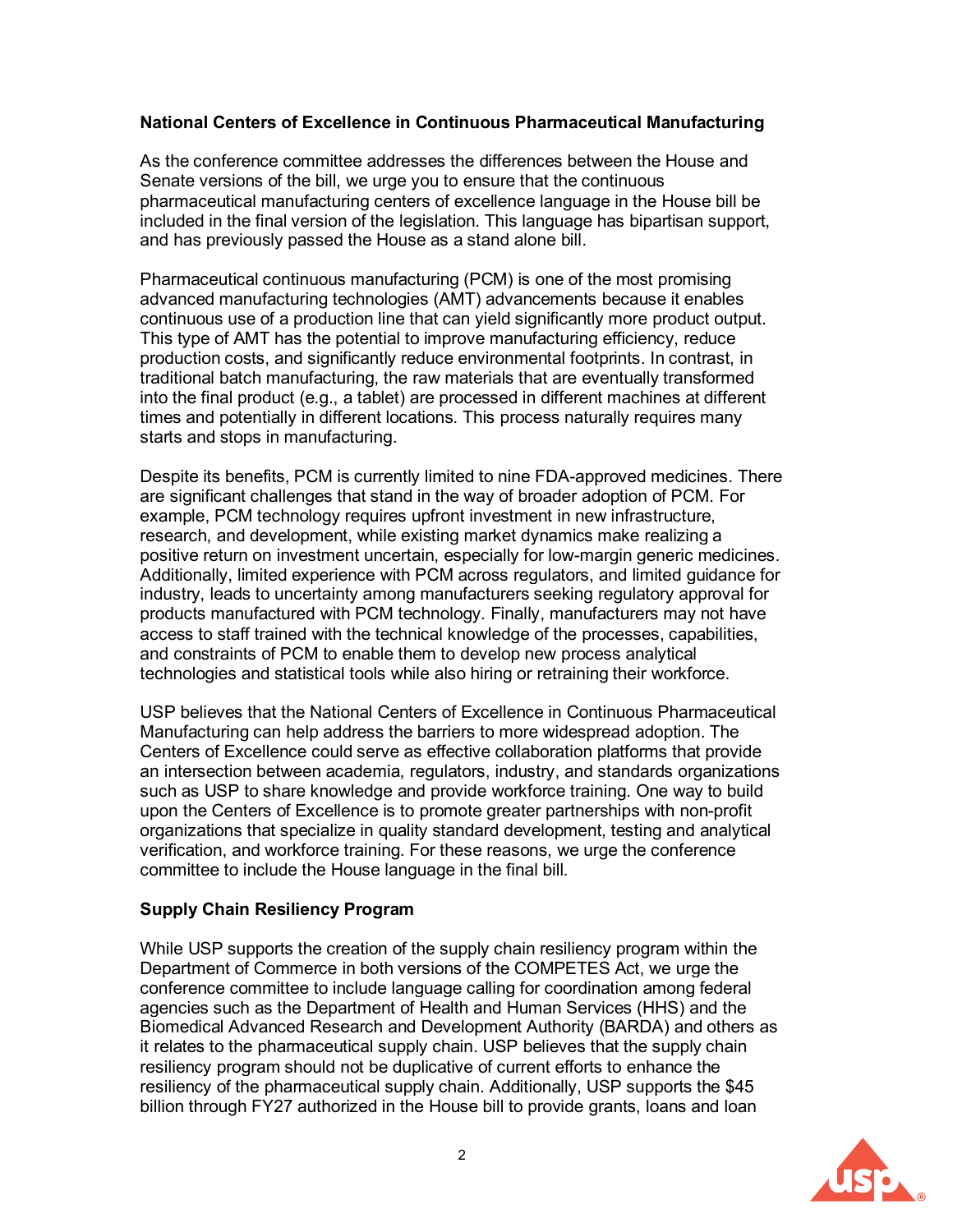guarantees to support the resilience, diversity, security, and strength of supply chains.

The global supply chain for medicines has numerous vulnerabilities that can be challenged by acute disruptions, for example, from natural disasters, public health emergencies, and quality-related disruptions in manufacturing. When such disruptions occur, the quality, safety, and adequate supply of medicines, particularly those used for critical treatments, become a national security issue, and can have unintended and dire consequences for public health infrastructure and the health of the American public. Unfortunately, the COVID-19 pandemic brought these impacts into sharp focus.

Consistent with the focus on this legislation, USP also urges Congress to prioritize the identification of upstream supply chain risks, which can enable regulator and industry action to reduce medicine supply disruptions while also providing evidence to inform public investment and policy reforms that build more resilience. Neither a single government agency nor any industry entity has a complete view of upstream supply. This lack of clarity can lead to a poor understanding of the risks impacting the U.S. medicines supply.<sup>4</sup> A recent report by the National Forum to Secure America's Supply Chain for Essential Medicines calls for the creation a map of the supply chain for essential medicines that includes information such as fungibility of finished dosage form and raw material production; types of

production equipment used; production capacity constraints; inventory levels, distribution timelines, and backorder metrics<sup>[5](#page-2-1)</sup>. As a member of the forum, USP supports such capabilities, and we have recently developed a prototype of an upstream supply chain insights informatics tool.

USP has invested millions since early 2020 to develop and continuously improve upon an informatics tool, the *Medicine Supply Map*, to help identify, characterize, and quantify vulnerabilities in the upstream pharmaceutical supply chain, deliver insights that can guide risk mitigation strategies and investments, and help inform policy changes that advance supply chain resilience.[6](#page-2-2) The *Medicine Supply Map*, the first ever of its kind, uses multiple sources of information<sup>[7](#page-2-3)</sup> to identify the worldwide sites of raw ingredient and medicine manufacturing. These data are enriched with information about risk drivers $8$  such as price and ingredients and cover 92 percent of FDA-approved generic prescription drugs. The model is also informed by insights on the use of USP quality standards in nearly 22,000 finished drug product, active pharmaceutical ingredient (API), and excipient manufacturing sites in 150 countries.

To help build a more sustainable supply chain, USP recommends that Congress support efforts to identify and assess the resiliency of drugs and medical products, such as the *Medicine Supply Map*. USP also is pleased to have been in numerous discussions with federal agencies about formally utilizing these tools which have

<span id="page-2-4"></span><sup>&</sup>lt;sup>8</sup> Currently, the Medicine Supply Map includes over 250 million aggregated datapoints on risk indicators including manufacturing location, chemical information, price, dosage form, and quality.



<span id="page-2-0"></span><sup>4</sup> USP. 2021. *Are My Medicines at Risk of a Shortage?* Available at: [https://qualitymatters.usp.org/are-my-medicines](https://qualitymatters.usp.org/are-my-medicines-risk-shortage)[risk-shortage](https://qualitymatters.usp.org/are-my-medicines-risk-shortage)

<span id="page-2-1"></span> $^{\rm 5}$  May 2022, Essential Medicines Supply Chain and Manufacturing Reslience Assessment; National Forum to Secure America's Supply Chain for Essential Medicines.

<span id="page-2-3"></span><span id="page-2-2"></span><sup>&</sup>lt;sup>6</sup> USP. 2022. Medicine Supply Map. Available at: <https://www.usp.org/supply-chain/medicine-supply-map>

<sup>7</sup> Over 20 datasets from USP, FDA, the Centers for Medicare & Medicaid Services, European Medicines Agency, World Health Organization, and private sector sources are included in the Medicine Supply Map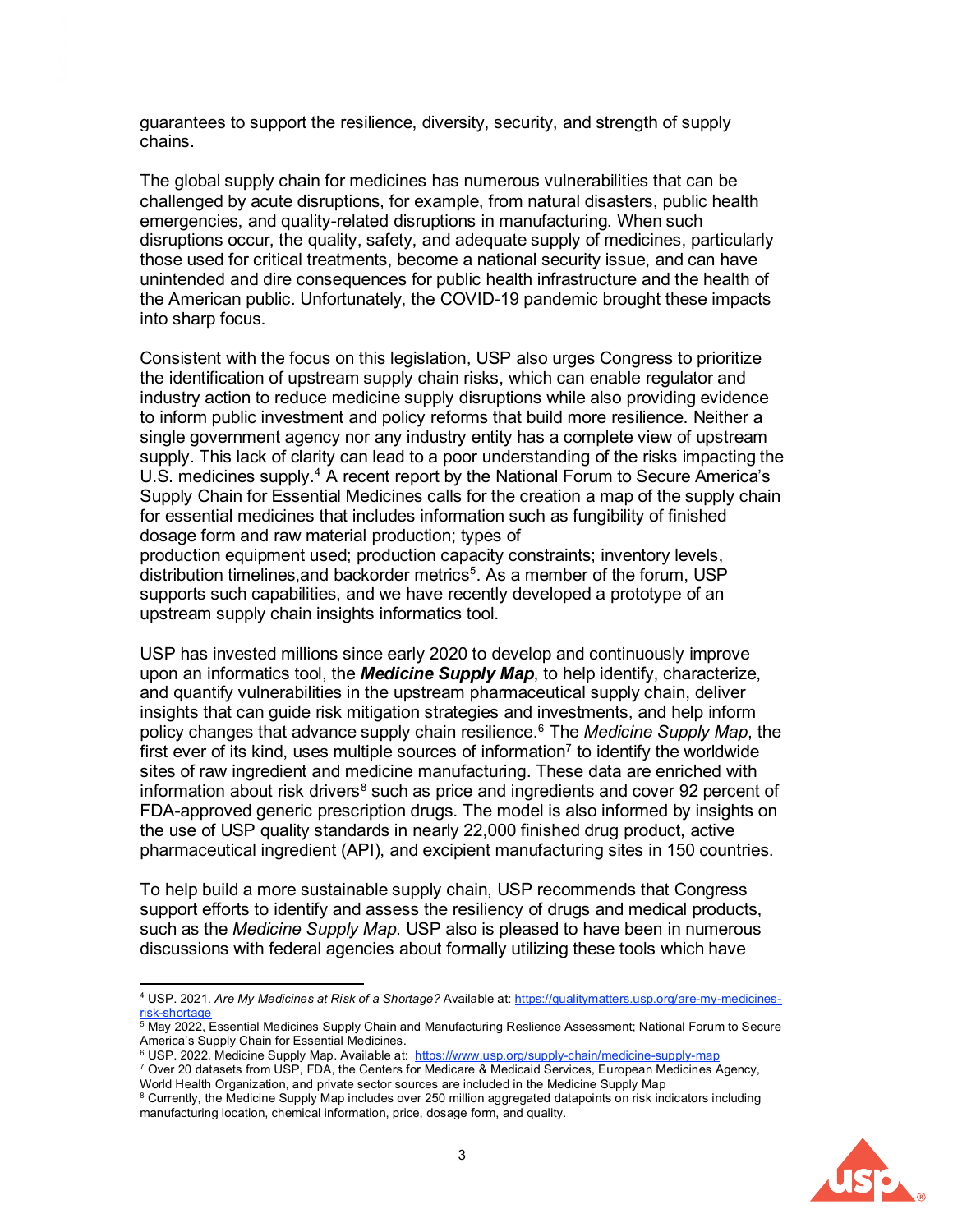been developed by USP without any external resources as a part of fulfilling our public health mission. Modest federal support to expand this work and formally utilize it to inform decision making with insights on vulnerabilities in the upstream supply chain would make an important and unique contribution to targeting US government investments where they can be most effective in fortifying the supply chain.

USP thanks you for your leadership this important legislation. We are committed to working with you on the advancement of this bill. Should you need additional information or wish to further discuss ways in which we can work together, please do not hesitate to reach out to Joseph M. Hill, Director, U.S. Government Affairs at [Joe.Hill@USP.org](mailto:Joe.Hill@USP.org) or 202-239-4137.

Sincerely,

Arthry hip

Anthony Lakavage, J.D. Senior Vice President, Global External Affairs Secretary, USP Convention and Board of Trustees [APL@usp.org](mailto:APL@usp.org) (301) 816-8334

CC.

Congresswoman Eddie Bernice Johnson Congresswoman Zoe Lofgren Congresswoman Suzanne Bonamici Congressman Ami Bera Congresswoman Haley Stevens Congressman Jamaal Bowman Congressman Bill Foster Congressman Frank Pallone, Jr. Congresswoman Anna Eshoo Congresswoman Jan Schakowsky Congresswoman Doris Matsui Congressman Paul Tonko Congresswoman Lisa Blunt Rochester Congressman Darren Soto Congressman Richard E. Neal Congressman Earl Blumenauer Congressman Danny Davis Congresswoman Suzan DelBene Congresswoman Judy Chu Congressman Dan Kildee Congressman Jimmy Gomez Congressman David Scott

Congresswoman Chellie Pingree Congressman Donald Norcross Congresswoman Veronica Escobar Congressman Robert C. "Bobby" Scott Congressman Joe Morelle Congresswoman Maxine Waters Congresswoman Sylvia Garcia Congresswoman Dina Titus Congresswoman Val Demings Congressman Jerrold Nadler Congresswoman Mary Gay Scanlon Congressman Raúl M. Grijalva Congressman Donald McEachin Congresswoman Carolyn B. Maloney Congressman Ro Khanna Congresswoman Nydia Velázquez Congresswoman Sharice Davids Congressman Peter DeFazio Congressman Tom Malinowski Congressman Mark Takano Congressman Chris Pappas Congressman Frank Lucas Congressman Randy Weber